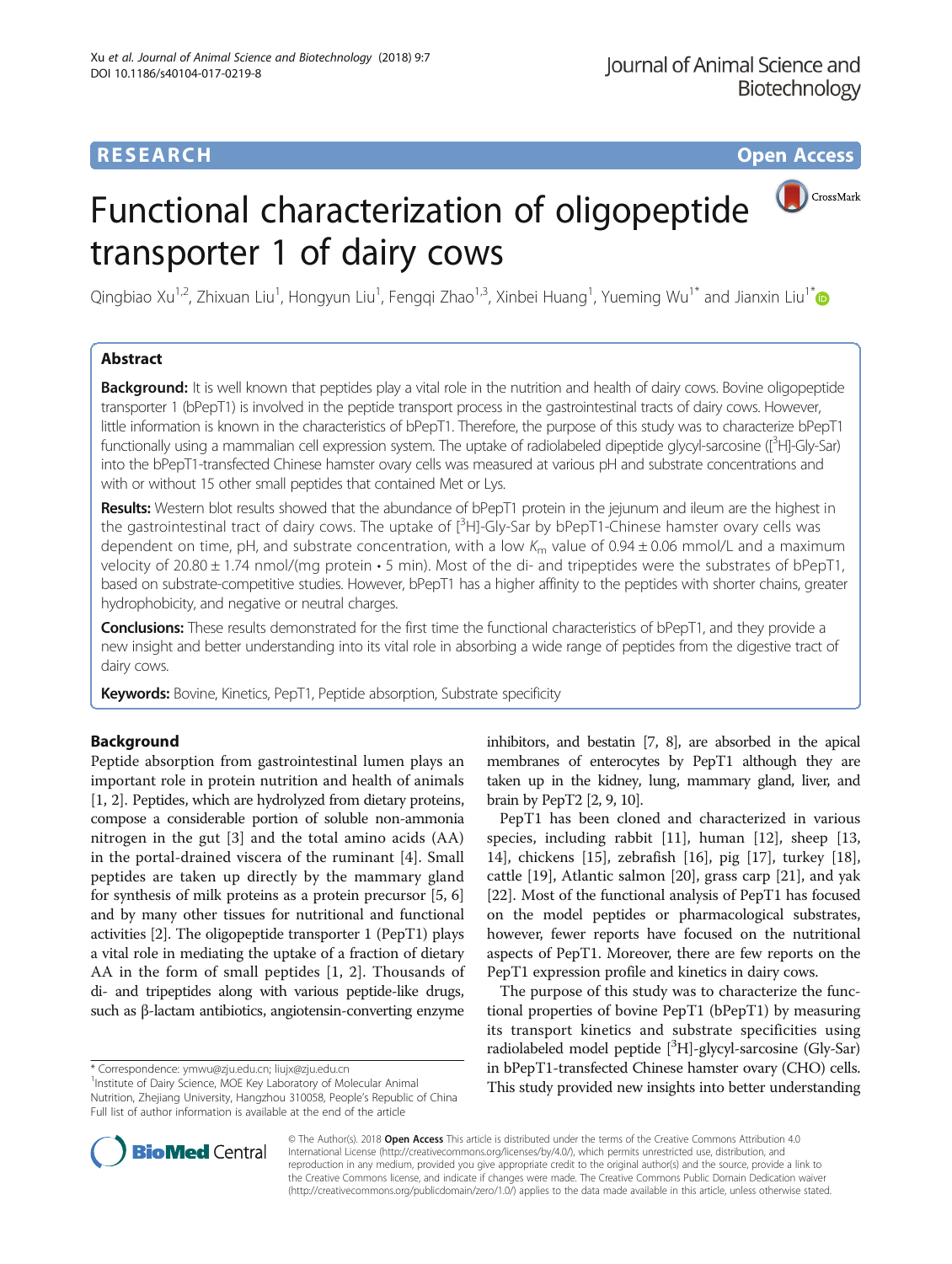of peptide absorption and better application of dietary peptides to accommodate bPepT1 function in the gastrointestinal tract of dairy cows.

#### Methods

#### Reagents

F12 Ham's medium and fetal bovine serum (FBS) were purchased from Gibco (Grand Island, NY, USA). CHO cells were obtained from the Shanghai Bioleaf Biotech Co., Ltd. (Shanghai, China). [<sup>3</sup>H]-Gly-Sar (specific radioactivity: 1.85 GBq/mmol) was purchased from American Radiolabeled Chemicals (Saint Louis, MO, USA). Small peptides that contained L-type AA, except Gly which does not have L- or D-forms, were manufactured from China Peptides Co. (Shanghai, China). The primary rabbit anti-PepT1 (#ab78020; 1:1,000 dilution) and anti-β-actin antibodies (#ab8227; 1:5,000 dilution) were purchased from Abcam (Cambridge, UK), and the goat anti-rabbit secondary antibody was obtained from Beyotime (#A0208; Shanghai, China; 1:1,000 dilution).

#### Cell culture and transfection

The CHO cells were cultured in F12 Ham's medium that contained 10% FBS. All cell cultures were maintained at 37 °C and 5%  $CO<sub>2</sub>$  in a humidified atmosphere. The culture medium was changed every other day. One day before transfection, the CHO cells were passaged and plated onto 12-well plates at a density of  $5.0 \times 10^4$  cells/well. The bPepT1 cDNA [[19\]](#page-6-0) was cloned into the pcDNA3.1 expression vector (Invitrogen, Carlsbad, USA). When the CHO cells were cultured to approximately 70–90% confluence, the cells were transfected with the pcDNA3.1 bPepT1 vector or the pcDNA3.1 vector as a control. For each well, 1 μg of DNA was mixed with 2 μL of P3000™ and 1 μL of Lipofectamine 3000 (Invitrogen, Carlsbad, USA) in 50 μL of OPTI-MEM and incubated at room temperature for 5 min. Then, the DNA-lipid complex was added into each well and the cells were transfected for 24 h.

#### Western blot analysis

The tissue distribution of the bPepT1 protein in the gastrointestinal tract of dairy cows was analyzed by Western blot analysis, as described previously [[23](#page-7-0)]. Briefly, the epithelial tissues of rumen, omasum, duodenum, jejunum, and ileum that were isolated from seven healthy Holstein dairy cows in mid-lactation were lysed and centrifuged, and the protein concentrations were determined using a BCA Protein Assay Kit (Beyotime, Shanghai, China). Equal amounts of proteins were electrophoresed on polyacrylamide gels and electro-transferred to a polyvinylidene difluoride membrane. The membranes were incubated overnight at 4 °C with either a rabbit anti-PepT1 antibody or an anti-β-actin antibody, and then incubated with an HRP-conjugated secondary antibody for 1 h at room temperature. The band densities were detected using a chemiluminescence system (CLiNX Science, Shanghai, China) and quantified using Quantity One software (Bio-Rad, Hercules, CA, USA). β-actin was used as a loading control to normalize the protein bands. The band intensity of bPepT1 expressed in the rumen was set to 1 as a baseline to compare those of all other tissues.

#### Transport assay

The transport activity of bPepT1 was determined using [ ${}^{3}$ H]-Gly-Sar (3.7 × 10<sup>4</sup> Bq/mL), a well-known hydrolysisresistant peptide substrate [\[24\]](#page-7-0), in transiently transfected CHO cells. The transfected cells were washed three times with uptake buffer at pH 6.0 which contained 140 mmol/L NaCl, 5.4 mmol/L KCl, 0.8 mmol/L MgSO<sub>4</sub>, 1.8 mmol/L  $CaCl<sub>2</sub>$ , 5 mmol/L glucose, and 25 mmol/L MES. Then, the cells were preincubated with the buffer for 30 min at 37 °C.

For the transport time study, the transfected CHO cells were incubated with  $0.02$  mmol/L of  $[^3H]$ -Gly-Sar  $(3.7 \times 10^{4} \text{ Bg/mL})$  for various times  $(1, 5, 10, 20, 40,$  and 60 min). For the pH dependency study, the pH of the uptake buffer was adjusted to various pH (5.0, 5.5, 6.0, 6.5, 7.0, and 7.5) with HEPES/Tris or MES/Tris. For the transport kinetic study, Gly-Sar was prepared at various concentrations (0.02-10 mmol/L) with  $3.7 \times 10^4$  Bq/mL [<sup>3</sup>H]-Gly-Sar. For the inhibition study, 15 small peptides that contained essential AA at five concentrations (0.001–10 mmol/L) were added into the uptake buffer with [<sup>3</sup>H]-Gly-Sar, and they were incubated with the CHO cells for 5 min. Then, the concentration of unlabeled peptide that inhibited 50% of  $[{}^3H]$ -Gly-Sar uptake (IC<sub>50</sub>) was calculated using PRISM software (GraphPad, San Diego, CA, USA). Uptake was stopped by washing with ice-cold uptake buffer. The cells were lysed by adding 0.5 mL lysis buffer that contained 1% Triton X-100, followed by incubation at 37 °C for 60 min. The radioactivity of the cell lysate was measured using liquid scintillation counting (LSC, Wallac1414, Wallac Co., Turku, Finland). The total protein of the cell lysate was determined using a BCA Protein Assay Kit (Beyotime). The uptake was expressed as nmol/(mg protein  $\cdot$  5 min).

#### Sequence analysis

The membrane-spanning regions and orientation of bPepT1 were predicted using biological sequence analysis (Lyngby TMHMM Server; [http://www.cbs.dtu.dk/ser](http://www.cbs.dtu.dk/services/TMHMM)[vices/TMHMM/\)](http://www.cbs.dtu.dk/services/TMHMM). The AA sequences for potential Nglycosylation, cAMP-dependent protein kinase (PKA), and protein kinase C (PKC) sites were predicted using PROSITE computational tools (ExPASy Proteomics Server;<http://prosite.expasy.org>/).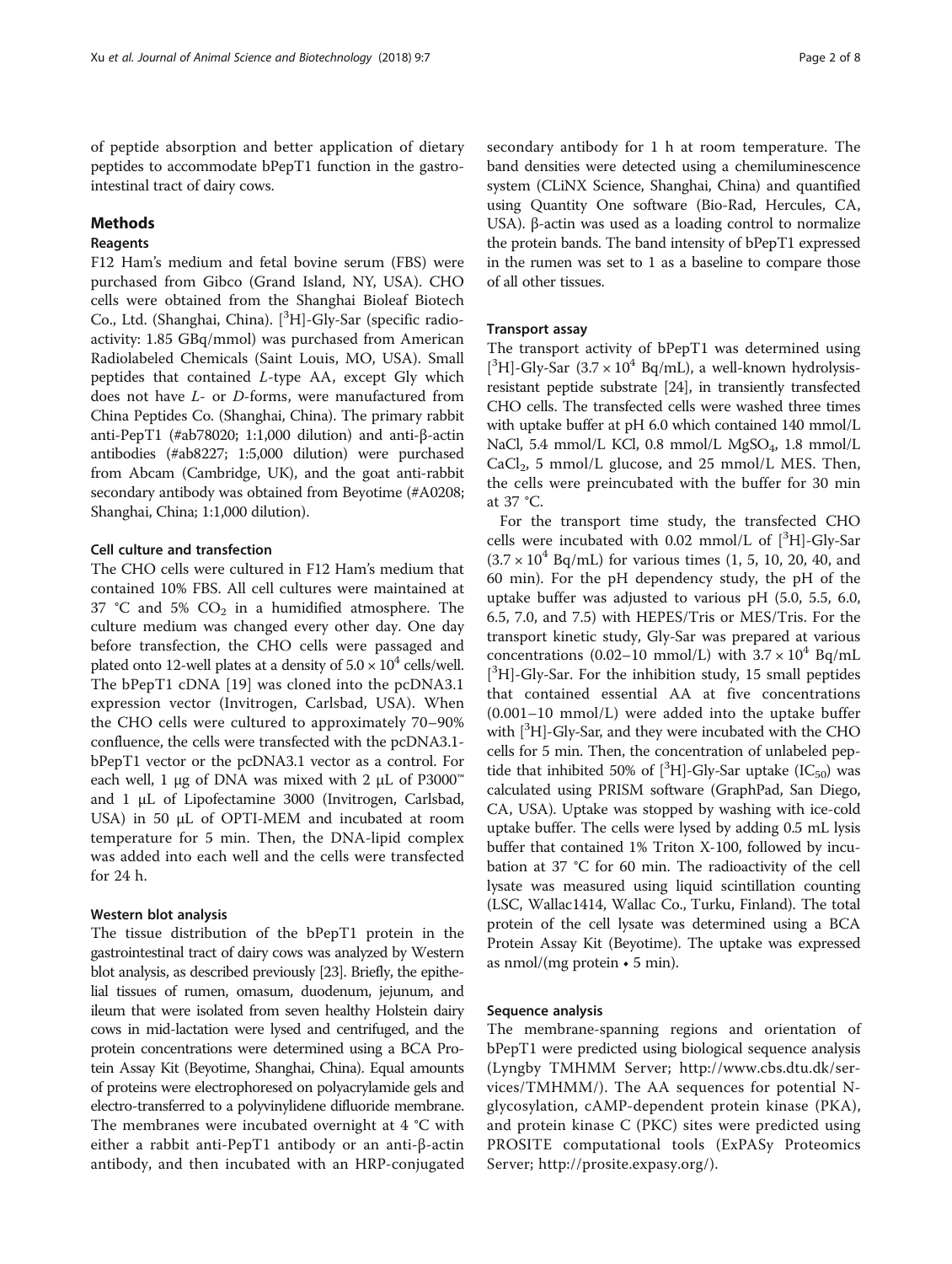#### Statistical analysis

The values were presented as the means ± SEM. The data were analyzed using one-way ANOVA and Duncan's multiple range tests using SAS software (SAS 9.2; SAS Institute Inc., Cary, NC).  $P < 0.05$  was considered to be significantly different. Kinetic parameters and other calculations (linear as well as non-linear regression analysis) were determined using PRISM software.

#### Results

#### Structural features of bPepT1

Sequence analysis showed that bPepT1 cDNA had an open reading frame of 2,121 bp that encodes a protein of 707 AA residues with an estimated molecular size of 78.4 kDa and an isoelectric point (pI) of 7.86. The bPepT1 AA sequence was highly conserved with PepT1 of goats (96.2% identity), sheep (95.2%), horses (85.9%), pigs (85.6%), dogs (83.4%), humans (83.0%), mice (82.7%), rats (81.6%), monkeys (81–83%), rabbits (78.6%), poultry (chickens and turkeys; 64–65%), and fish (56–61%). The hydropathy analysis predicted that bPepT1 has 12 potential transmembrane domains (TMD), with a large extracellular loop between TMD 9 and 10 (Fig. 1). Six putative extracellular N-glycosylation sites (Asn<sup>406</sup>, Asn<sup>434</sup>, Asn<sup>438</sup>, Asn<sup>498</sup>, Asn<sup>508</sup>, and Asn<sup>513</sup>) between TMD 9 and 10, four PKC sites (Ser<sup>252</sup>, Ser<sup>266</sup>, Ser<sup>357</sup>, and Ser<sup>611</sup>), and two PKA sites ( $\text{Ser}^{255}$  and  $\text{Thr}^{670}$ ) were identified in the bPepT1 sequence.

#### Tissue distribution of bPepT1 in the gastrointestinal tract of dairy cows

The bPepT1 protein was detected in the rumen, omasum, duodenum, jejunum, and ileum of dairy cows by Western blot analysis (Fig. [2](#page-3-0)). The levels of the bPepT1 protein in the jejunum and ileum were significantly higher than that in the rumen, omasum, and duodenum  $(P < 0.05)$ , which suggested that the small intestine has a greater ability to absorb small peptides than the forestomach.

#### Functional characterizations of bPepT1

After transfection with the bPepT1 expression vector for 24 h, the uptake of  $[{}^{3}H]$ -Gly-Sar was measured (Fig. [3](#page-3-0)). The time course of  $[{}^{3}H]$ -Gly-Sar uptake in transfected CHO cells showed that the uptake increased rapidly and linearly in the first 10 min and reached a plateau subsequently (Fig. [3](#page-3-0)). Therefore, in all subsequent experiments, an uptake time of 5 min was used. In contrast, the  $[^3H]-Gly-$ Sar uptake in CHO cells transfected with the pcDNA3.1 control vector was only marginal, and it was much lower than in CHO cells that were transfected with the bPepT1 expression vector. The uptake in control cells increased slowly for 60 min (Fig. [3\)](#page-3-0). In addition, in CHO cells that were transfected with the pcDNA3.1-bPepT1 vector, [ 3 H]-Gly-Sar uptake was pH-dependent and greater at pH 6.5 and 7.0 than at pH 5.5 and 6.0 which was greater than at pH 5.0 and 7.5 ( $P < 0.05$ ; Fig. [4](#page-3-0)).

The Gly-Sar transport kinetics of bPepT1 was also measured in CHO cells that were transfected with bPepT1. As shown in Fig. [5](#page-3-0), the transport rate increased with an increase in Gly-Sar concentrations, and it was saturated at 5 mmol/L. The transport data showed a good fit to the Michaelis–Menten equation. We estimated a  $K<sub>m</sub>$  of 0.94 ± 0.06 mmol/L and a maximum velocity  $(V_{\text{max}})$  of 20.80 ± 1.74 nmol/(mg protein  $\cdot$  5 min) from the equation. The data were plotted as an Eadie-Hofstee graph (uptake rate/Gly-Sar concentration versus uptake rate) as a straight line  $(r = 0.93;$  Fig. [5](#page-3-0), inset). In the subsequent experiments, a concentration of 0.02 mmol/L was used for bPepT1 substrate specificity.

The  $[{}^{3}H]$ -Gly-Sar uptake in the bPepT1 expression vector-transfected CHO cells could be inhibited by 15 other small peptides. Representative inhibition curves of 4 peptides (Gly-Met, Met-Met, Leu-Gly-Gly, and Met-Gly-



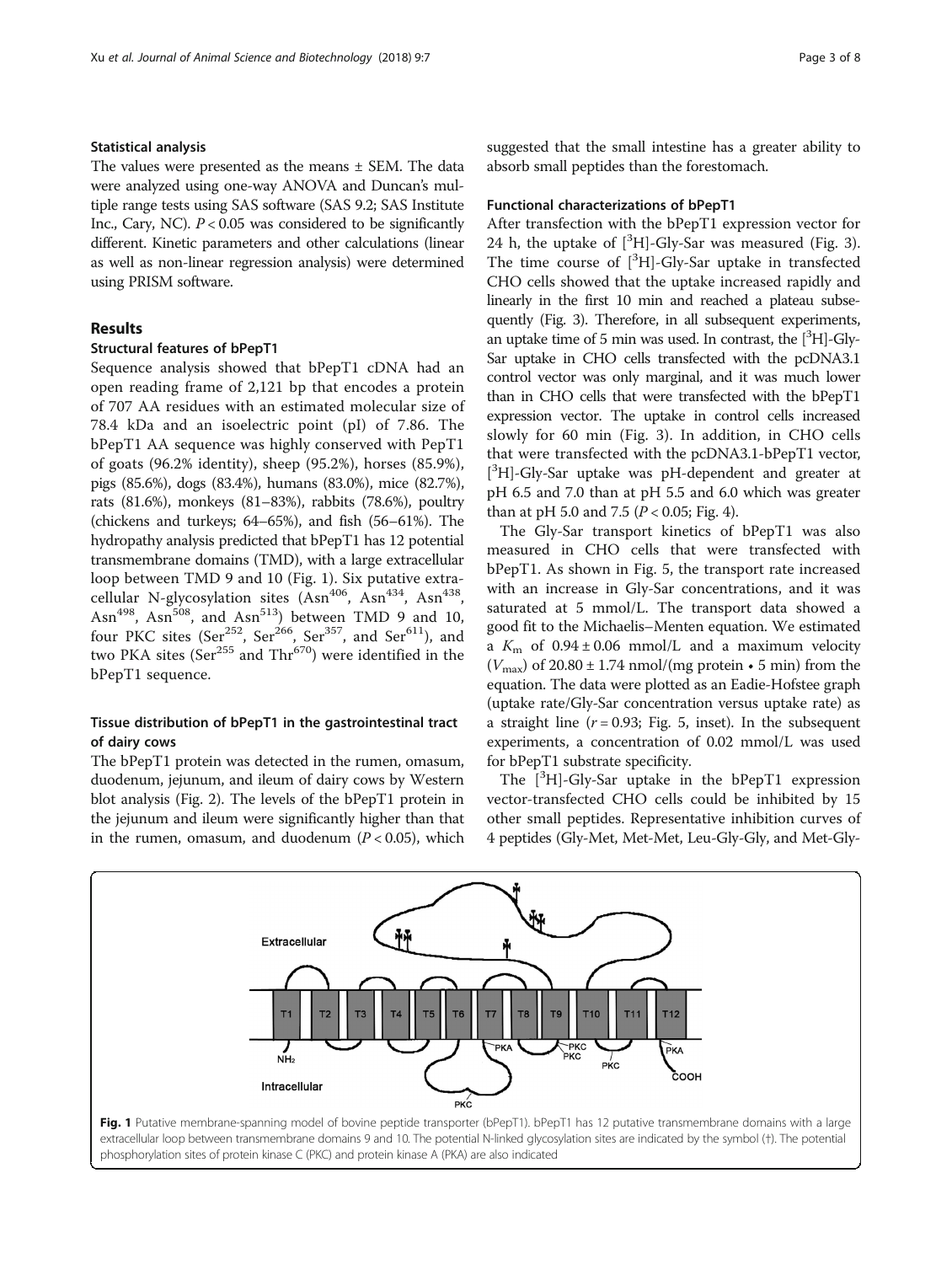<span id="page-3-0"></span>

Met-Met) were shown in Fig. [6](#page-4-0). Ten dipeptides (Trp-Phe, Met-Lys, Met-Glu, Gly-Met, Lys-Met, Met-Gly, Gly-Lys, Met-Leu, Lys-Phe, and Met-Met) and one tripeptide (Met-Leu-Phe) had  $IC_{50}$  values that ranged from 0.014 to 0.096 mmol/L (Table [1\)](#page-4-0). Four peptides (Lys-Lys, Leu-Gly-Gly, Lys-Trp-Lys, and Met-Gly-Met-Met) had  $IC_{50}$ values greater than 2.069 mmol/L. As expected, [<sup>3</sup>H]-Gly-Sar uptake was not inhibited in the presence of free AA Gly (data not shown). A comparison of kinetic parameters of bPepT1 from cows with PepT1 of sheep, pigs, and chickens was also shown in Table [1](#page-4-0). In general, the





substrate affinities of PepT1 from these four species were similar.

#### **Discussion**

The bPepT1 protein has 12 putative TMD with a large extracellular loop located between TMD 9 and 10, consistent with the PepT1 structures of other species, such as rabbits [[11\]](#page-6-0), humans [\[12\]](#page-6-0), rats [\[25\]](#page-7-0), mice [[26](#page-7-0)], sheep



Fig. 5 Kinetic analysis of Gly-Sar transport by bPepT1 that was measured in bPepT1-transfected Chinese hamster ovary cells. bPepT1-transfected (filled dots) and pcDNA3.1-transfected (empty dots) cells were incubated with five different concentrations of Gly-Sar (0.02–10 mmol/L, with  $3.7 \times 10^4$  Bq/mL [<sup>3</sup>H]-Gly-Sar) for 5 min. The cells transfected with the pcDNA3.1 control vector were used as a control. The values are means ( $n = 6$ ) with their standard errors. Inset: Eadie-Hofstee plot of the Gly-Sar uptake in bPepT1-transfected cells after corrected by the uptake of empty vector-transfected cells at the individual concentrations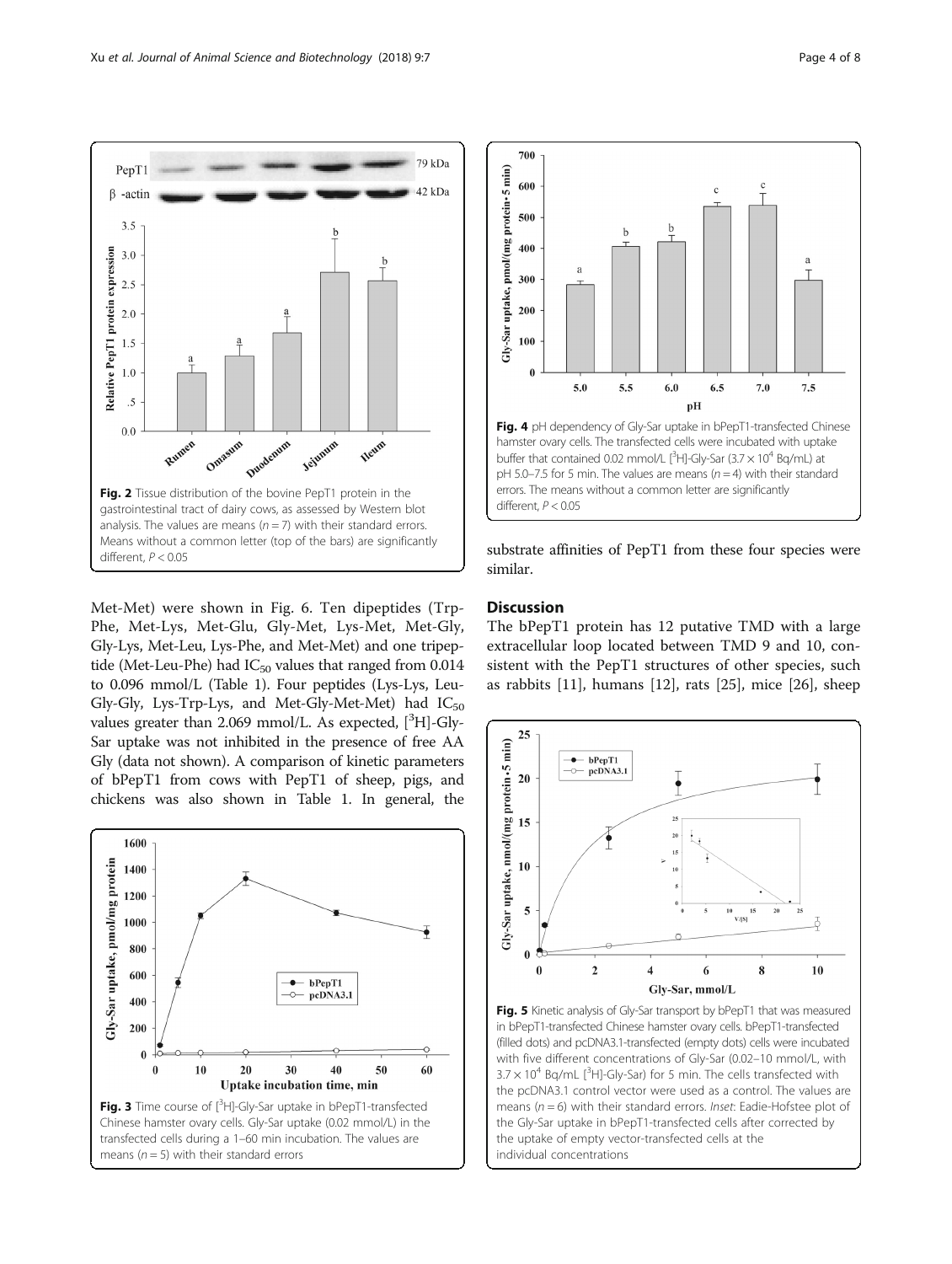<span id="page-4-0"></span>

| Substrate       | Molecular<br>weight | Charge <sup>a</sup> | Hydrop-<br>hobicity <sup>b</sup> | pl   | $IC_{50}$ , mmol/L |                    |                  |                      |
|-----------------|---------------------|---------------------|----------------------------------|------|--------------------|--------------------|------------------|----------------------|
|                 |                     |                     |                                  |      | Bovine             | Sheep <sup>c</sup> | Pig <sup>d</sup> | Chicken <sup>e</sup> |
| Gly-Lys         | 203                 | Positive            | 3.3                              | 10.1 | 0.078              | <b>ND</b>          | <b>ND</b>        | <b>ND</b>            |
| Gly-Met         | 206                 | Neutral             | 1.5                              | 5.5  | 0.032              | <b>ND</b>          | 0.03             | 0.07                 |
| Lys-Lys         | 274                 | Positive            | $-7.8$                           | 10.0 | 9.649              | 0.739              | 3.8              | 7.9                  |
| Lys-Met         | 277                 | Positive            | $-2.0$                           | 8.8  | 0.032              | 0.051              | 0.04             | 0.11                 |
| Lys-Phe         | 293                 | Positive            | $-1.1$                           | 8.8  | 0.090              | 0.024              | 0.03             | 0.11                 |
| Met-Glu         | 278                 | Negative            | $-1.6$                           | 4.6  | 0.023              | 0.037              | 0.53             | 0.02                 |
| Met-Gly         | 206                 | Neutral             | 1.5                              | 5.3  | 0.058              | 0.016              | 0.008            | 0.27                 |
| Met-Leu         | 262                 | Neutral             | 5.7                              | 5.3  | 0.080              | 0.021              | 0.004            | 0.04                 |
| Met-Lys         | 277                 | Positive            | $-2.0$                           | 8.5  | 0.020              | 0.123              | <b>ND</b>        | 0.07                 |
| Met-Met         | 280                 | Neutral             | 3.8                              | 5.3  | 0.096              | 0.024              | 0.013            | 0.02                 |
| Trp-Phe         | 351                 | Neutral             | 1.9                              | 5.5  | 0.014              | <b>ND</b>          | 0.06             | 0.02                 |
| Leu-Gly-Gly     | 245                 | Neutral             | 3.0                              | 5.5  | 2.069              | 0.127              | 0.27             | 0.08                 |
| Lys-Trp-Lys     | 460                 | Positive            | $-8.7$                           | 10.0 | CBD                | 3.732              | 2.2              | 5.9                  |
| Met-Leu-Phe     | 409                 | Neutral             | 8.5                              | 5.3  | 0.050              | 0.014              | 0.4              | 0.04                 |
| Met-Gly-Met-Met | 468                 | Neutral             | 5.3                              | 5.3  | 6.043              | 0.952              | CBD              | 3.9                  |

Table 1 Kinetic parameters of CHO cells transfected with bovine, sheep, pig, and chicken PepT1 cDNA

pI isoelectric point, calculated using pK values of the constituent amino acids, IC<sub>50</sub> 50% inhibitory concentration, ND not determined; CBD cannot be determined<br><sup>a</sup> Charge was calculated at pH 6.0

<sup>b</sup> Hydrophobicity was calculated as the average of the value of the constituent amino acids according to Kyte and Doolittle [\[38](#page-7-0)] <sup>c</sup> Sheep PepT1 data from Chen et al. [[14\]](#page-6-0)<br><sup>d</sup> Pig PepT1 data from Klang et al. [\[17](#page-6-0)]<br><sup>d</sup> Pi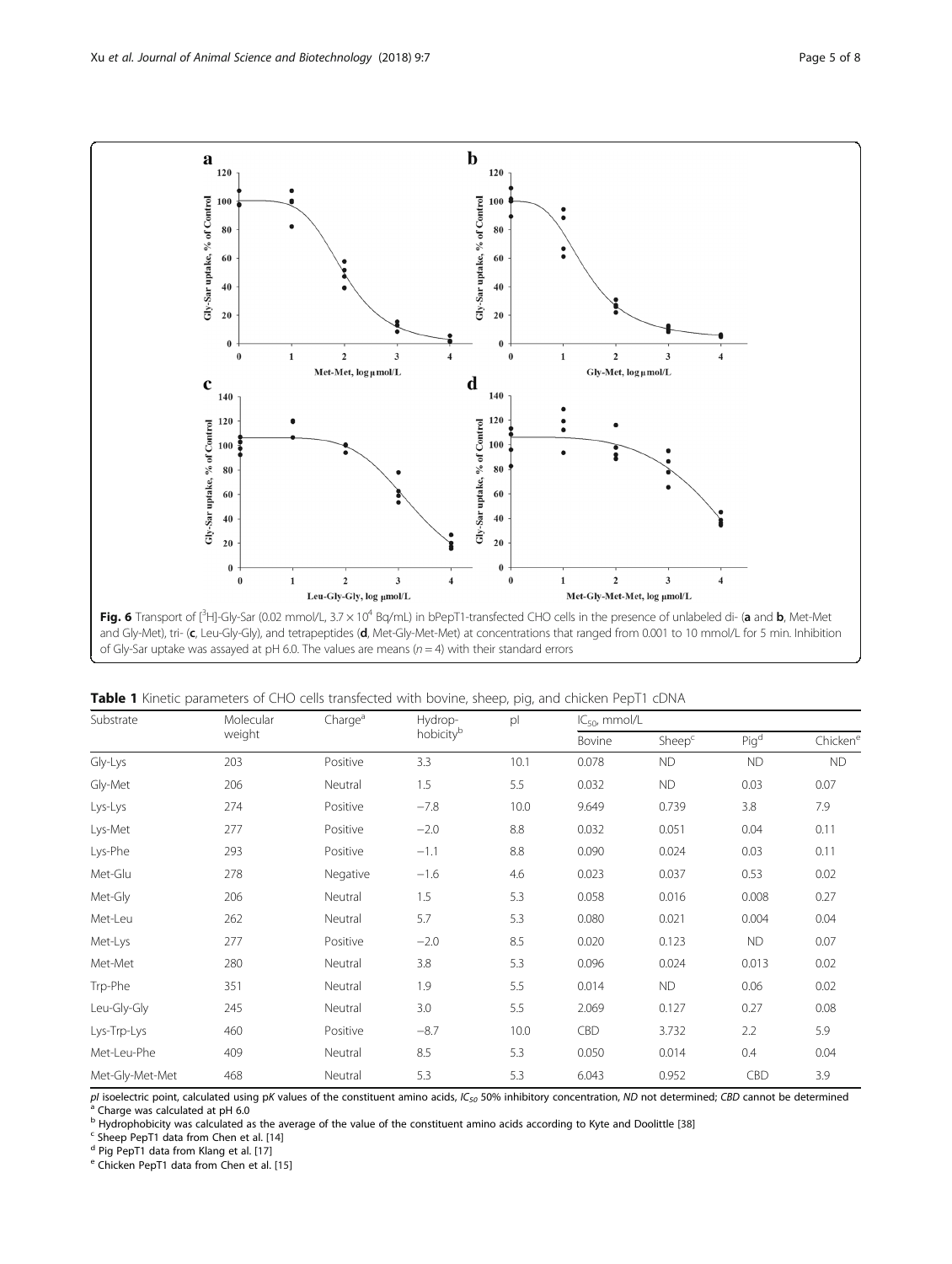[[13, 14\]](#page-6-0), chickens [\[15](#page-6-0)], zebrafish [\[16](#page-6-0)], turkeys [\[18](#page-6-0)], and Atlantic salmon [[20\]](#page-7-0). The bPepT1 protein has four potential PKC sites like the structure of sheep PepT1, but more than the PepT1 of other monogastric animals. The potential PKA sites were also found. These sites may be involved in regulation of the transport function of PepT1 by PKC and PKA [[14](#page-6-0), [27](#page-7-0)]. The predicted bPepT1 protein contains 707 AA, which is same in size to sheep and rabbit PepT1, but smaller than PepT1 from humans (708 AA), pigs (708 AA), rats (710 AA), mice (709 AA), chickens (714 AA), turkeys (714 AA), zebrafish (718 AA), and Atlantic salmon (734 AA). The similar functional characteristics between bPepT1 and ovine PepT1 should be resulted from the highest identity between the AA sequences of these two ruminants.

The expression of the bPepT1 protein was highest in the jejunum and ileum of the gastrointestinal tracts of dairy cows, which indicated that the small intestine may be the primary site of small peptide absorption; the small intestines of dairy cows had great potential to absorb peptides [[28\]](#page-7-0). The pattern of PepT1 expression is consistent with previous studies [\[13,](#page-6-0) [29](#page-7-0)], in which the small intestine was the predominant site of PepT1 mRNA expression in sheep and dairy cows. However, the observed expression of the bPepT1 protein in the rumen and omasum indicated that small peptides may be absorbed in the forestomach of dairy cows. This is in agreement with the results of our previous study that Gly-Sar could be absorbed readily in the primary omasal epithelial cells of dairy cows [\[30\]](#page-7-0).

In this study, the functional activity of bPepT1 was characterized in a mammalian cell line, the CHO cell, which is a system used widely [[14, 15, 17](#page-6-0), [31](#page-7-0), [32](#page-7-0)] to express mammalian genes similar to the Xenopus oocyte system [[15\]](#page-6-0). In a previous study, the expression of ovine PepT1 was observed after 8 h of transfection, and plateaued between 16 and 24 h [\[14](#page-6-0)]. Therefore, a time of 24 h after transfection was chosen for the study, when high expression and uptake activity of bPepT1 were validated. Given the large amount of small peptides that are hydrolyzed from dietary proteins and present in the gut for a short period of time, it seems reasonable that bPepT1 would transport peptides rapidly within minutes of time.

It is known that PepT1-mediated peptide transport is driven by an  $H^+$  gradient [[10](#page-6-0), [11\]](#page-6-0), and it could be inhibited by low pH [[33\]](#page-7-0). As predicted, Gly-Sar uptake by bPepT1 was pH-dependent, with a bell-shape curve observed in this study. In addition, the optimal pH (6.5– 7.0) of bPepT1 may be relevant to the physiological pH of the forestomach (pH 6.2–6.8) and small intestine  $(pH 6.0–7.2)$  of dairy cows  $[34, 35]$  $[34, 35]$  $[34, 35]$ , which would be beneficial to the absorption of small peptides in the physiological environment of the gastrointestinal tract.

In this study, a pH of 6.0 was used in uptake assay, which aimed at to compare the data to PepT1 from sheep, chickens and pigs in previous studies. Moreover, the charge of the peptide was calculated at pH 6.0.

In addition, the calculated  $K<sub>m</sub>$  value of bPepT1 for Gly-Sar was  $0.94 \pm 0.06$  mmol/L in this study, which agreed with the low affinity of PepT1 in general, and this was similar to the  $K<sub>m</sub>$  values from other species that included sheep  $(1.0 \pm 0.1 \text{ mmol/L})$  [[14\]](#page-6-0), pigs  $(0.94 \pm$ 0.14 mmol/L) [[17\]](#page-6-0), and chickens  $(2.6 \pm 0.3 \text{ mmol/L})$ [[15\]](#page-6-0). Furthermore, the  $V_{\text{max}}$  value of bPepT1 was 20.80 ± 1.74 nmol/(mg protein • 5 min) in this study, suggesting a possible greater capacity to transport peptides. These features of bPepT1 met the requirement for transporting a large number of various small peptides. The straight line of the Eadie-Hofstee graph indicated that a single transport system was responsible for Gly-Sar uptake in transfected CHO cells.

We also adapted the CHO cells expression system to study the competitive inhibition of bPepT1 transport by various short peptides. Most of the peptides used in this study consisted of essential AA, such as Met and Lys, which are considered the first limiting AA for dairy cows. The  $IC_{50}$  values varied with low values for 11 peptides, indicatingd higher bPepT1 binding affinity to these peptides. In particular, Trp-Phe was the most favorable peptide for bPepT1, immediately followed by Met-Lys and Met-Glu. High  $IC_{50}$  values were observed for four peptides (Lys-Lys, Leu-Gly-Gly, Lys-Trp-Lys, and Met-Gly-Met-Met), which indicated that they are less favorable substrates for bPepT1. The reason Lys-Lys and Lys-Trp-Lys were not the PepT1 substrates may be that they had two positively charged AAs [[36\]](#page-7-0). In addition, the average  $IC_{50}$  value of tripeptides (4.36 mmol/L) was larger than that of dipeptides (0.18 mmol/L), consistent with that tripeptides generally have a much lower affinity for bPepT1 than dipeptides. A similar pattern was found in PepT1 of sheep, chickens, and pigs. It was reported that peptides longer than four residues and free AA are not PepT1 substrates [\[1, 2,](#page-6-0) [37\]](#page-7-0). Therefore, it can be concluded that the size of peptides plays a role in the transport process. In the 11 dipeptides tested, the average  $IC_{50}$ values of six dipeptides with neutral or negative charges (0.05 mmol/L) were smaller than the other five positive dipeptides (1.97 mmol/L), which indicated that positive charges may hinder transport. The reason may be that the positive charge of peptides could inhibit the binding of PepT1 to H<sup>+</sup>, which is required for peptide transport [[36](#page-7-0)]. In addition, the affinity of bPepT1 for most peptides had values similar to PepT1 from sheep, chickens, and pigs. However, the affinity of bPepT1 for Leu-Gly-Gly was much lower than PepT1 from other species, perhaps, because a shorter uptake time (5 min) was used in this study, instead of the 20–40 min used in previous studies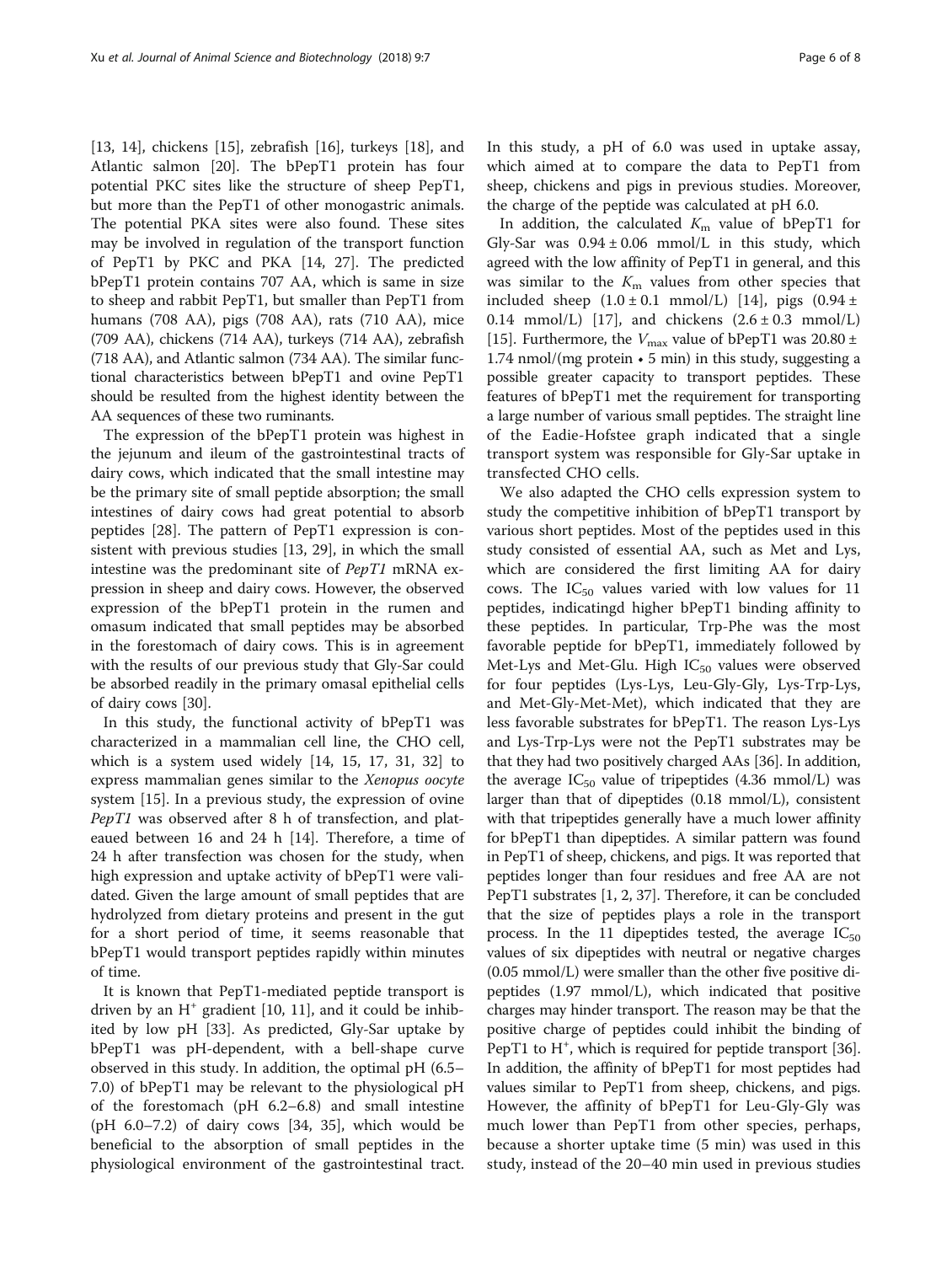<span id="page-6-0"></span>[14, 15, 17], which might have led to the hydrolysis of Leu-Gly-Gly. Moreover, bPepT1 had a higher affinity for peptides with higher hydrophobicity. These observations demonstrated that the PepT1 transport process could be influenced by various physical characteristics of the substrates, such as size, hydrophobicity, charge, and side chain flexibility. Furthermore, the interactions of these factors might also affect the transport activity of bPepT1 [\[36](#page-7-0)].

#### Conclusions

In conclusion, a member of the proton-dependent oligopeptide transporter family, bPepT1, was characterized functionally for the first time. Western blot analysis demonstrated that the bPepT1 protein was expressed highest in the jejunum and ileum among the gastrointestinal tracts of dairy cows. Moreover, the bPepT1-mediated Gly-Sar uptake was time-, concentration-, and pH-dependent. In addition, the substrate-competitive studies of bPepT1 revealed that most of the di- and tripeptides were the substrates of bPepT1. Peptides with shorter chains, greater hydrophobicity, and negative or neutral charges could enhance bPepT1 activity. These results provide new insights into protein absorption in the digestive tract, which should lead to improved health and performance of dairy cows.

#### Abbreviations

AA: Amino acid; bPepT1: Bovine PepT1; CBD: Cannot be determined; CHO: Chinese hamster ovary; FBS: Fetal bovine serum; Gly-Sar: Glycyl-sarcosine; IC<sub>50</sub>: 50% inhibitory concentration; ND: Not determined; PepT1: Oligopeptide transporter 1; pl: Isoelectric point; PKA: cAMP-dependent protein kinase; PKC: Protein kinase C; TMD: Transmembrane domains;  $V_{\text{max}}$ : Maximum velocity

#### Acknowledgements

We sincerely thank Prof. Qingfu Ye and members from the Institute of Nuclear Agricultural Sciences and Key Laboratory of Nuclear Agricultural Sciences of Ministry of Agriculture, Zhejiang University, for their technical supports on the radioactive assay. We would like to thank Thomas A. Gavin, Professor Emeritus, Cornell University, for English language editing of this manuscript.

#### Funding

The present study was supported by the grants from the National Key Basic Research Program of China Ministry of Science and Technology (Grant No. 2011CB100801) and Funds for Distinguished Young Scientists of Zhejiang Province (R16C170002).

#### Availability of data and materials

The datasets generated or analyzed during this study are presented in this manuscript and available to readers.

#### Authors' contributions

QX, HL, YW, and JL designed the study; QX, ZL, and XH carried out the study; QX, HL, and FZ carried out the data analysis. QX wrote the manuscript. QX, HL, FZ, YW, and JL carried out the interpretation of the data and reviewed the manuscript. All authors approved the final manuscript.

#### Ethics approval and consent to participate

The research was performed in accordance with regulations of the Institutional Animal Care and Use Committee at Zhejiang University.

#### Consent for publication

Not applicable.

#### Competing interests

The authors declare that they have no competing interests.

#### Author details

<sup>1</sup>Institute of Dairy Science, MOE Key Laboratory of Molecular Animal Nutrition, Zhejiang University, Hangzhou 310058, People's Republic of China. <sup>2</sup> <sup>2</sup>College of Animal Sciences and Technology, Huazhong Agricultural University, Wuhan 430070, People's Republic of China. <sup>3</sup> Laboratory of Lactation and Metabolic Physiology, Department of Animal and Veterinary Sciences, University of Vermont, Burlington, VT 05405, USA.

#### Received: 26 April 2017 Accepted: 17 December 2017 Published online: 23 January 2018

#### References

- 1. Daniel H, Zietek T. Taste and move: glucose and peptide transporters in the gastrointestinal tract. Exp Physiol. 2015;100:1441–50.
- 2. Gilbert ER, Wong EA, Webb KE. Board-invited review: peptide absorption and utilization: implications for animal nutrition and health. J Anim Sci. 2008;86:2135–55.
- 3. Choi CW, Vanhatalo A, Ahvenjarvi S, Huhtanen P. Effects of several protein supplements on flow of soluble non-ammonia nitrogen from the forestomach and milk production in dairy cows. Anim Feed Sci Technol. 2002;102:15–33.
- 4. Remond D, Bernard L, Poncet C. Amino acid flux in ruminal and gastric veins of sheep: effects of ruminal and omasal injections of free amino acids and carnosine. J Anim Sci. 2000;78:158–66.
- 5. Tagari H, Webb K, Theurer B, Huber T, DeYoung D, Cuneo P, et al. Mammary uptake, portal-drained visceral flux, and hepatic metabolism of free and peptide-bound amino acids in cows fed steam-flaked or dry-rolled sorghum grain diets. J Dairy Sci. 2008;91:679–97.
- 6. Zhou MM, YM W, Liu HY, Zhao K, Liu JX. Effects of tripeptides and lactogenic hormones on oligopeptide transporter 2 in bovine mammary gland. J Anim Physiol Anim Nutr. 2011;95:781–9.
- 7. Leibach FH, Ganapathy V. Peptide transporters in the intestine and the kidney. Annu Rev Nutr. 1996;16:99–119.
- 8. Okamura M, Terada T, Katsura T, Saito H, Inue K. Inhibitory effect of zinc on PEPT1-mediated transport of glycylsarcosine and beta-lactam antibiotics in human intestinal cell line Caco-2. Pharm Res. 2003;20:1389–93.
- 9. Rubio-Aliaga I, Daniel H. Mammalian peptide transporters as targets for drug delivery. Trends Pharmacol Sci. 2002;23:434–40.
- 10. Daniel H, Kottra G. The proton oligopeptide cotransporter family SLC15 in physiology and pharmacology. Pflug Arch Eur J Physiol. 2004;447:610–8.
- 11. Fei YJ, Kanai Y, Nussberger S, Ganapathy V, Leibach FH, Romero MF, et al. Expression cloning of a mammalian proton-coupled oligopeptide transporter. Nature. 1994;368:563–6.
- 12. Rong LA, Fei YJ, Prasad PD, Ramamoorthy S, Han H, Yangfeng TL, et al. Human intestinal H<sup>+</sup>/peptide cotransporter-cloning, functional expression, and chromosomal localization. J Biol Chem. 1995;270:6456–63.
- 13. Pan YX, Wong EA, Bloomquist JR, Webb KE. Expression of a cloned ovine gastrointestinal peptide transporter (oPepT1) in Xenopus oocytes induces uptake of oligopeptides in vitro. J Nutr. 2001;131:1264–70.
- 14. Chen H, Pan YX, Wong EA, Webb KE. Characterization and regulation of a cloned ovine gastrointestinal peptide transporter (oPepT1) expressed in a mammalian cell line. J Nutr. 2002;132:38–42.
- 15. Chen H, Pan YX, Wong EA, Bloomquist JR, Webb KE. Molecular cloning and functional expression of a chicken intestinal peptide transporter (cPepT1) in Xenopus oocytes and Chinese hamster ovary cells. J Nutr. 2002;132:387–93.
- 16. Verri T, Kottra G, Romano A, Tiso N, Peric M, Maffia M, et al. Molecular and functional characterization of the Zebrafish (Danio rerio) PEPT1-type peptide transporter. FEBS Lett. 2003;549:115–22.
- 17. Klang JE, Burnworth LA, Pan YX, Webb KE, Wong EA. Functional characterization of a cloned pig intestinal peptide transporter (pPepT1). J Anim Sci. 2005;83:172–81.
- 18. Van L, Pan YX, Bloomquist JR, Webb KE, Wong EA. Developmental regulation of a turkey intestinal peptide transporter (PepT1). Poultry Sci. 2005;84:75–82.
- 19. Zimin AV, Delcher AL, Florea L, Kelley DR, Schatz MC, Puiu D, et al. A whole-genome assembly of the domestic cow, Bos taurus. Genome Biol. 2009;10(4):R42.